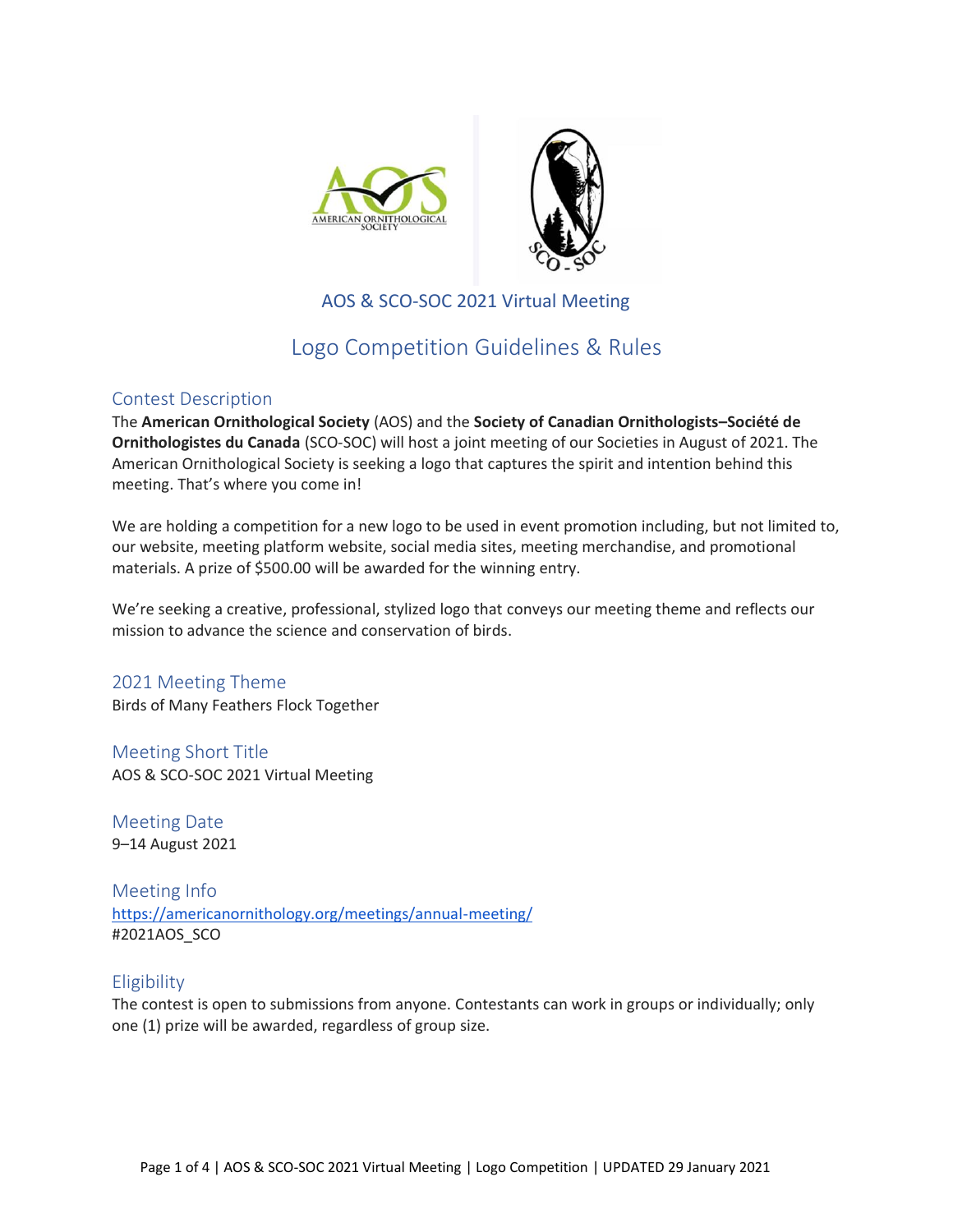## Submission Guidelines

The contest is open from 12:01 a.m. (EST), 9 January 2021 and closes at 11:59 p.m. (EST), 5 February 2021. Late entries will not be considered.

The winner will be notified via email on 10 February 2021.

One or more entry per person or group will be accepted. Each entry must be submitted in a separate email.

Entries must be submitted electronically t[o info@americanornithology.org,](mailto:info@americanornithology.org) and must include the full name(s) of the logo creator, email address, postal address, and a contact phone number.

There is no fee to enter this contest.

## Logo Design Specifications

The logo should be adaptable to different iterations in size and application and reflect the theme, "Birds of Many Feathers Flock Together" or with the shortened theme "Birds of Many Feathers." The meeting date can also be included in the design, as well as design or color elements from the logos of the two Societies hosting the meeting.

This logo will be used across multiple web platforms and must be flexible enough to use in multiple iterations of sizes and color formats. The winning logo will be easy to manipulate, resize, and transfer for all purposes of reproduction. We prefer a horizontal layout, with dimensions conducive to use in website banners and printing on t-shirts. If the submission is in a vertical layout, it must be easy to reformat to horizontal for specific logo applications.

The logo's color profile must be CMYK (with a maximum of six colors) that can also be converted to black and white. Logos with color gradients and half-tones are not advised.

- AOS brand colors, which can be used if desired, are as follows:
	- o AOS Logo Green CMYK (46; 0; 88; 0)
	- o AOS Dark Green CMYK (64; 23; 100; 6)
	- o AOS Blue CMYK (74; 59; 16; 1)
	- $\circ$  AOS Brown CMYK (21; 40; 64; 1)

Competition entries must be submitted as a JPEG file. Other file types will not be considered during judging. AOS will later request that the contest winner provide a scalable vector graphic format (EPS) version of their winning logo, with the file and assets packaged for delivery. Files must retain transparency.

Type must be converted to outlines. All type should be large enough to be legible in smaller formats, such as for mugs or other merchandise.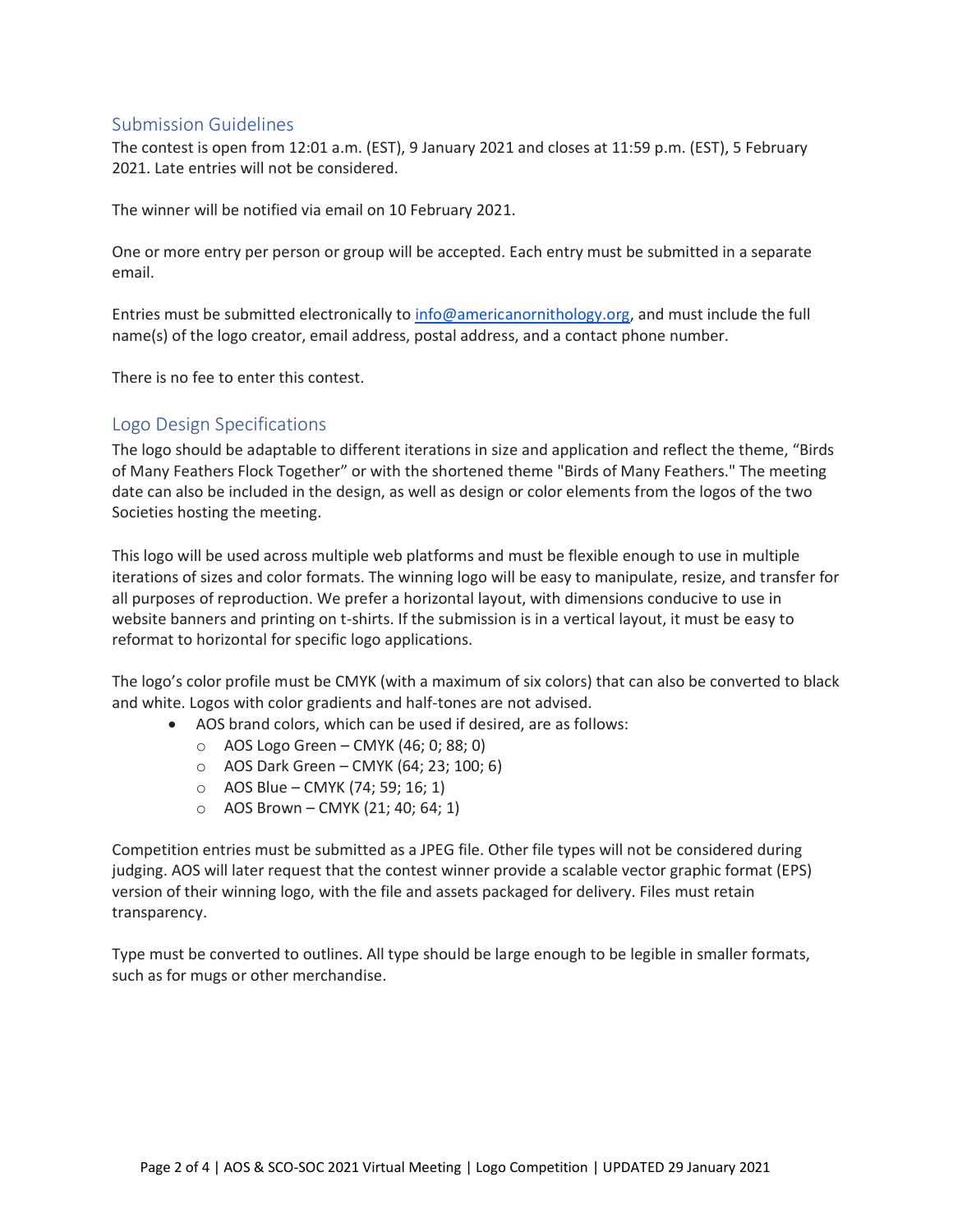## Intellectual Property

By submitting a competition entry, competition entrants affirm that their entry is their own original work, is not derivative in nature (including to the entrant's own prior work), and does not violate the intellectual property rights of any other individual or entity.

The winning submission becomes the property of AOS and may be used for any AOS purpose, including, but not limited to, our website, meeting platform website, social media sites, meeting merchandise, and promotional materials.

AOS shall have the right to modify or edit the winning submission for any use deemed appropriate by AOS. AOS reserves the right to choose not to use the winning entry.

If the winner of this competition is determined to have violated any contest rules, they will be required to forfeit or return the prize.

## Determination of Winner and Issuing of Prize

A panel of judges from the AOS & SOC-SCO 2021 Virtual Meeting Committee and members of AOS staff will select the finalists on 8 February 2021, and vote on a winner. The winner will be notified by 10 February 2021.

Factors influencing the judges' decision will be based on (1) visual appeal; (2) relevance to the meeting's theme; and (3) ease of reproduction for various purposes, as outlined above.

A prize of \$500.00 will be awarded for the winning entry. Only one (1) prize will be awarded, regardless of group size.

The winner will be notified by email by 10 February 2021, and will be announced on the meeting website and social media channels; and the AOS website, and Twitter, Facebook, and Instagram pages.

#### Disclaimer

AOS is not responsible for late, lost, misdirected, incomplete, illegible, or otherwise unusable competition entries, including entries that are lost or unusable due to computer, internet, or electronic problems.

AOS reserves the right to cancel or modify this competition and award the prize by alternate means if fraud, intellectual property violations, or technical failure of the Contest is determined at any time by AOS, including after the competition entry submission window has closed.

AOS is not liable, for the purposes of winner notification and prize delivery, in the event that the contest winner has provided incorrect, outdated, or otherwise invalid contact information.

Award payments are limited to those individuals and institutions that are operating within countries the United States deems approved for business and legal to remit monies from the United States. Remittance will only be made upon satisfactory information regarding individual, bank detail and necessary disclaimer being received by the AOS office within satisfactory response timeframes. Payments will be subject to bank and wire transfer fees, as applicable.